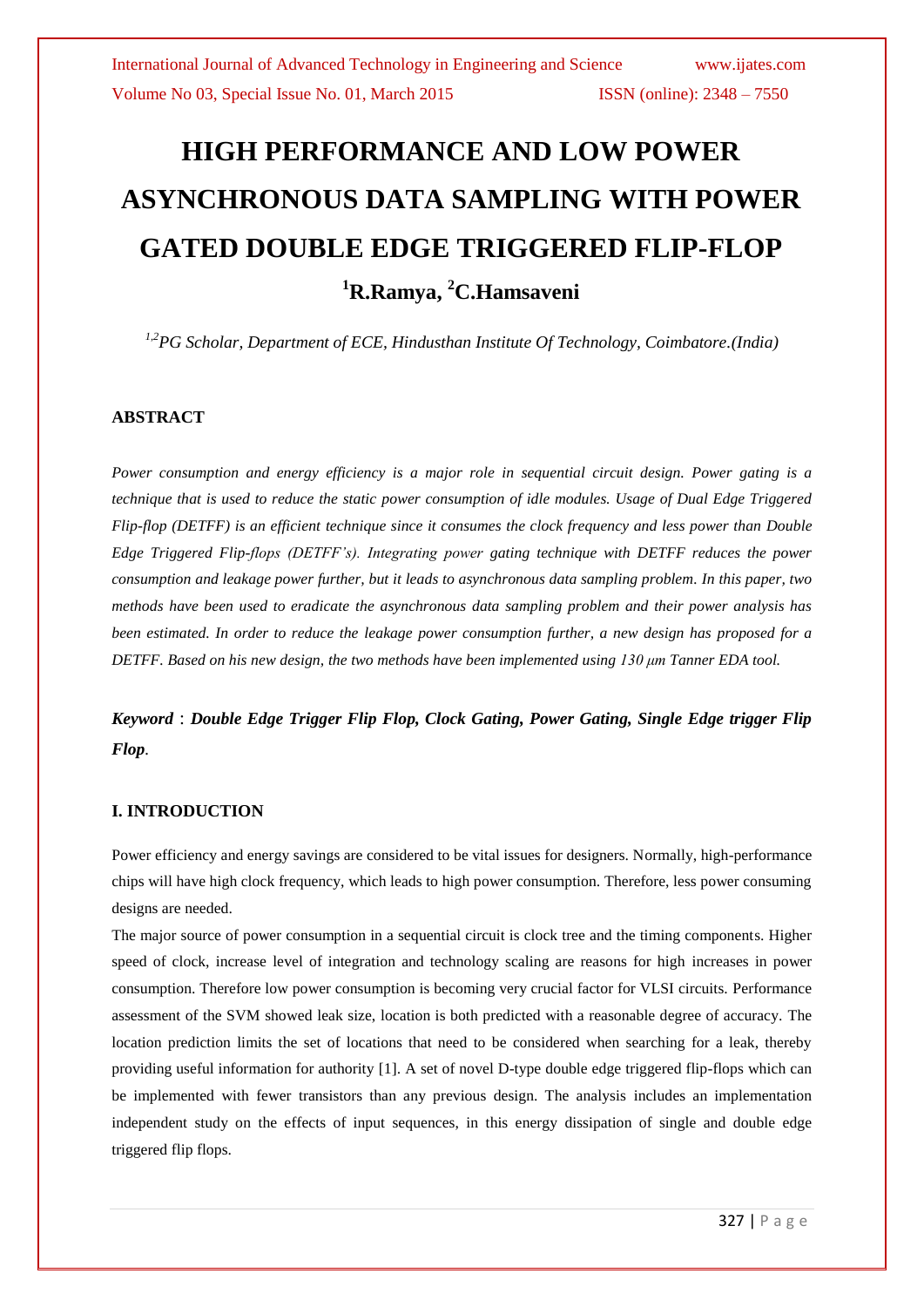The system level energy savings possible by using registers consisting of double edge triggered flip flops, instead of single edge trigger flip flops [2].

The requirements of the energy dissipate high density circuits and to extend the battery life in portable systems such as devices with wireless communication capabilities. Flip Flops are mostly energy power consumed device.

A significant amount of energy is wasted to conservatively ensure power synchronization among different components [3]. A sequential circuit by a quaternary variable and uses this representation to propose and analyze two clock gating techniques. Based on it, two types of clock-gating were introduced to form a derived clock. [4]. A new simulation and optimization approach is represented, for a high performance and power issues. The analysis of an approach reveals that sources of performance and power, a set of consistent analysis approach and simulation conditions has been introduced [5].

Flip-flops use new gating techniques that reduce power dissipation to deactivating the clock signal. To overcome the presented clock duty cycle limitations of previously reported gated flip-flops. Numerical simulations of the circuit extracted from the layout with the inclusion of parasitic, show that a significant power dissipation reduction is obtained if input signal switching activity is low. [7]. The power consumption of a clock system is one of the main sources of power dissipation, typically 20 to 45% of total chip power. Consequently, many ingenious techniques have been proposed recently to reduce the clock power of the flip flops [8]. A low swing clock double-edge triggered flip flop (LSDFF) is developed to reduce power consumption significantly compared to conventional flip flops.

### **II. EXISTING METHOD**

### **2.1 D Type Flip Flop**

The methodologies for leakage power reduction are categorised into two classes depending on whether they reduce standby or runtime leakage. Several techniques have been proposed for standby leakage reduction. Variable threshold voltage MOS technique adjusts the device threshold voltage by body biasing. Multi threshold CMOS (MTCMOS) technique uses low voltage devices to implement main circuit elements, and high voltage devices to implement switches to disconnect the main circuit from supply line in standby mode. The proposed circuits deploy that reduced swing clock and swing data to manage dynamic power. Furthermore, it employs clock gating and power gating process during idle mode to it's eliminate dynamic power and reduce static power, while retaining its state.

The static structure of the circuit makes it feasible to be used in variable frequency power control designs. The proposed circuits were used to construct a new low-power dual-edge triggered state-retention scan FF called DET\_SRSFF.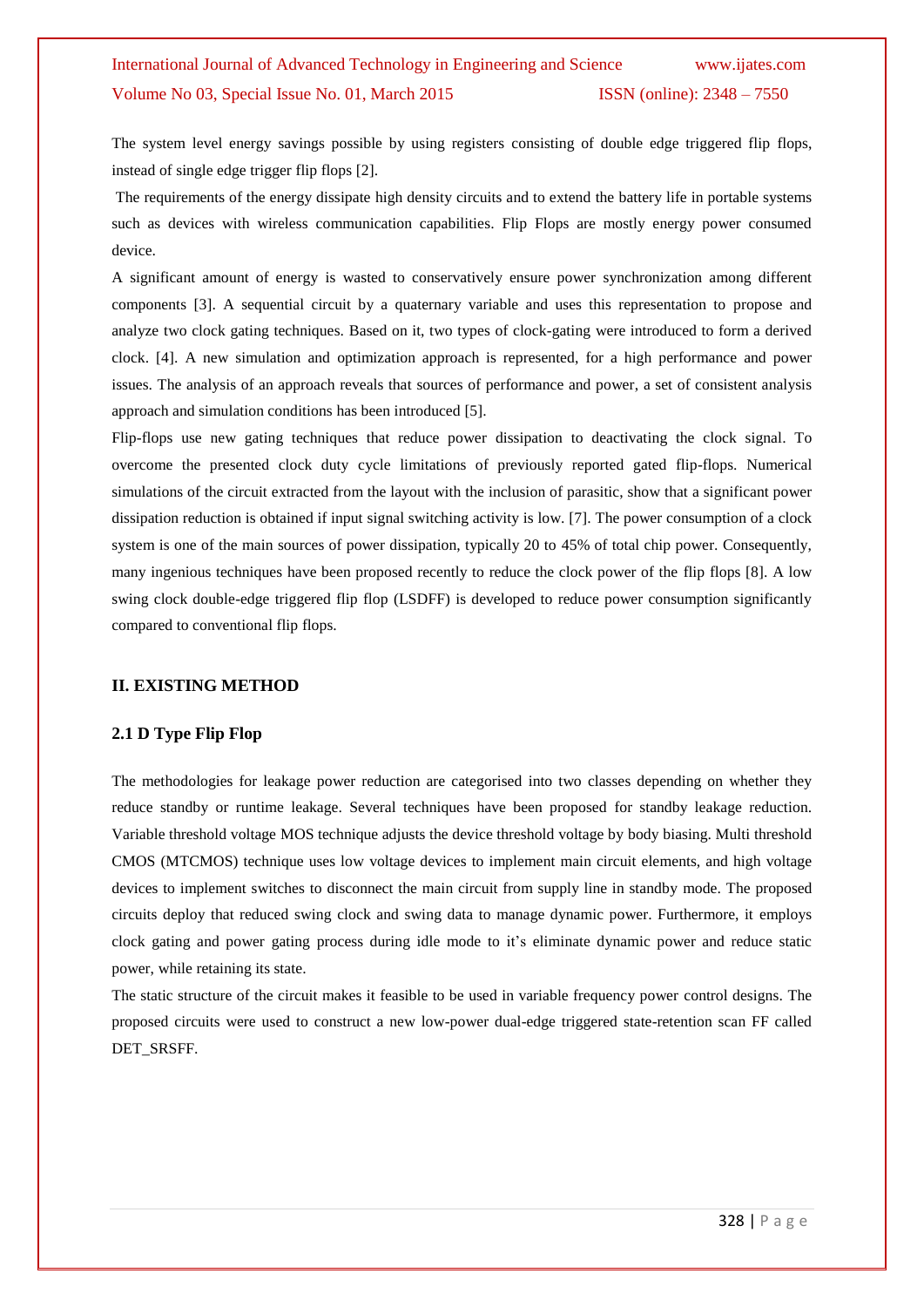

**Fig 2.1 Dual-Edge Triggered State Retention Scan Flip-Flop (DET SRSFF).**

The proposed FF reduces static and dynamic power consumption in both the clock tree and the FFs. For continuous operation of DET\_SRSFF between the idle and active modes, a special buffer called leakagefeedback buffer is used to avoid floating output nodes, and at the same time to hold the state of the FF in the idle mode. The overall PDP of DET\_SRSFF is comparable with conventional high-performance FFs and at the same time with extra level conversion and state retention feature.



**Fig 2.2 Clock-gating and internal clock generating circuitry.**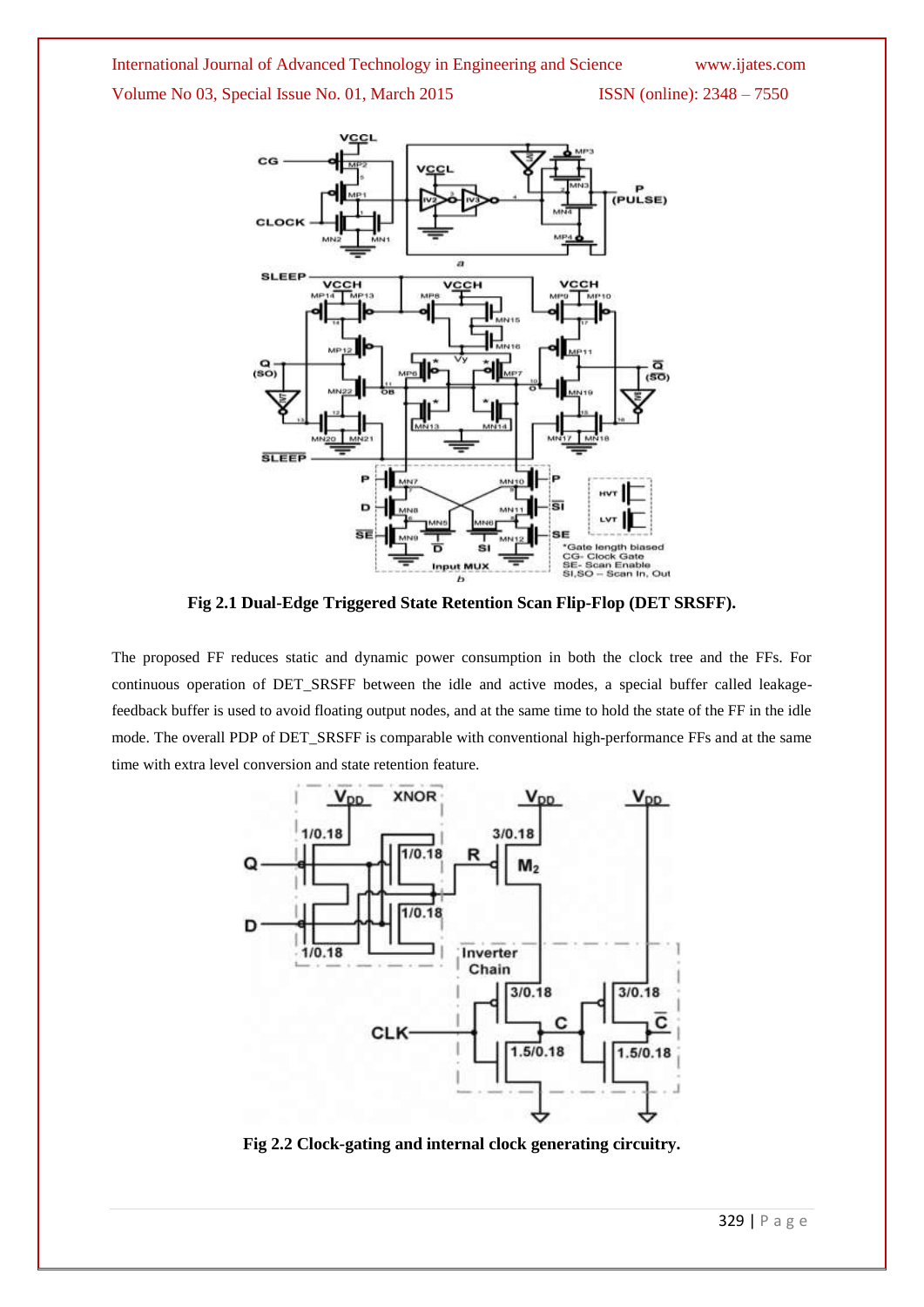### **2.2 Clock Gating Circuit**

The proposed DHSCGFF does not require any pulse generator; it reduces the power dissipated on the clock network. The efficiency of the proposed DET-FF can be further enhanced by introducing a clock-gating circuit. This simple and energy efficient clock-gating circuit is based on



### **Fig 2.3 Flip-Flop circuitry. Master Latch 1 is referred to as the upper path, and Master Latch 2 is referred to as the lower path in this paper.**

XNOR circuit constructed by pass transistors [8]. The pass transistor logic simplifies the circuit and reduces the internal power dissipation.

### **III. PROPOSED METHOD**

### **3.1 Power Gated D Flip-Flop**

The pulse generator is used which produce the dual pulse which is active at both rising and falling edge of the clock. The C (internal gated clock) signal maintains its value instead of generating an active edge in the gating mode. C changes after the transition on CLK in the non-gating mode.

Asynchronous data transition occurs in DET\_SRSFF, when there is an input change while CLK equals 0. Because when there is a change in the input, clock signal is made inactive. At that time when the input is stable that means no significant change in the output. But still at that time circuit evaluate the input. This is basically used to control the discharge path. The dual triggered pulse generator produces a brief pulse signal synchronized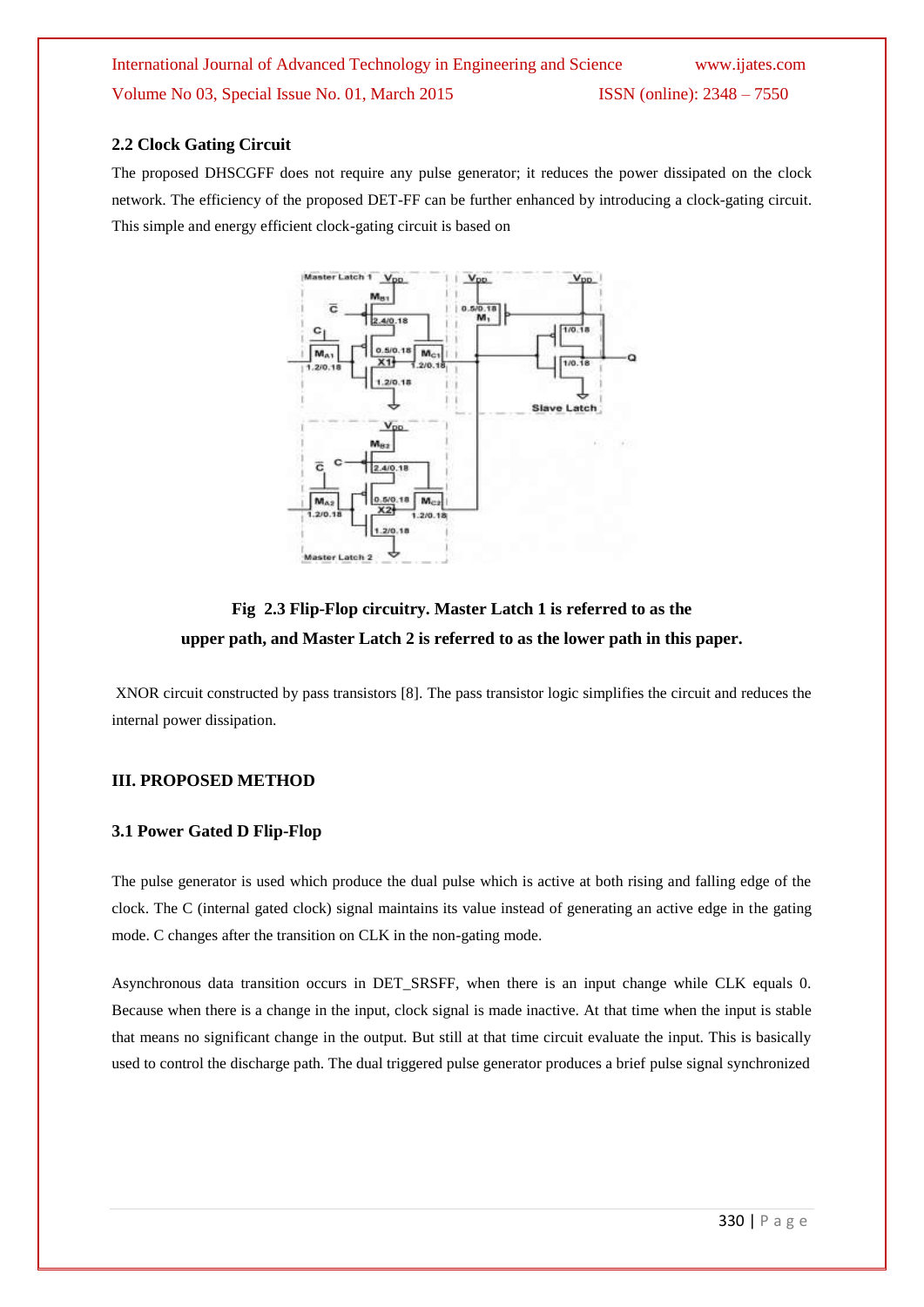

### **Fig 3.1 Power gated double edge triggered flip flop**

Conditional precharge technique is used for removing the redundant transitions of the flip-flop to reduce the power dissipation. The schematic of this type of circuit is shown in fig 4. In this conditional technique for preventing the precharging of internal node discharging path is controlled when the input remains is high for long time. The flip-flop's output is examined and the transition is allowed only if there is a significant change in the output of the flip-flop. The correct choice of flip-flop and its corresponding design has a deep effect in reducing the power consumption. Pulse triggered flip-flops gave better output as compared master slave latch flip-flops because of timing issues.

There are different types of the dual edge triggered flip-flop used in the different synchronous circuits. There are many microprocessors which use master-slave and pulse triggered flip-flops. Master slave dual edge triggered flip flop which is made up of two stages, one is master and other is slave. They are characterized by the positive set up time and large D to Q delay. Also there is duplicating of the latch part one is for master and other is for slave. Examples of master-slave flip-flops include the transmission gated transmission gated based flip-flop, push-pull dual edge flip-flop and transmission gate latch mux (TGLM). In pulse triggered flip-flops, one is implicit pulse triggered flip-flop in which for generating the clock pulse implicit pulse generator is used and other one is explicit pulse triggered flip-flop in which generation of the clock pulse by explicit pulse generator.

### **V. EXPERIMENTAL RESULTS**

### **5.1 Proposed Dual Edge Triggered Flip-Flop**

In this proposed circuit of flip-flop some type of controlling circuit is embedded so that clock is disabling when the input invokes no output change. In order to eliminate the redundant transitions this data dependent technique based flip-flop is proposed. This results in saving of the power because the clock is disable at the point when no significant change at output because of stable input.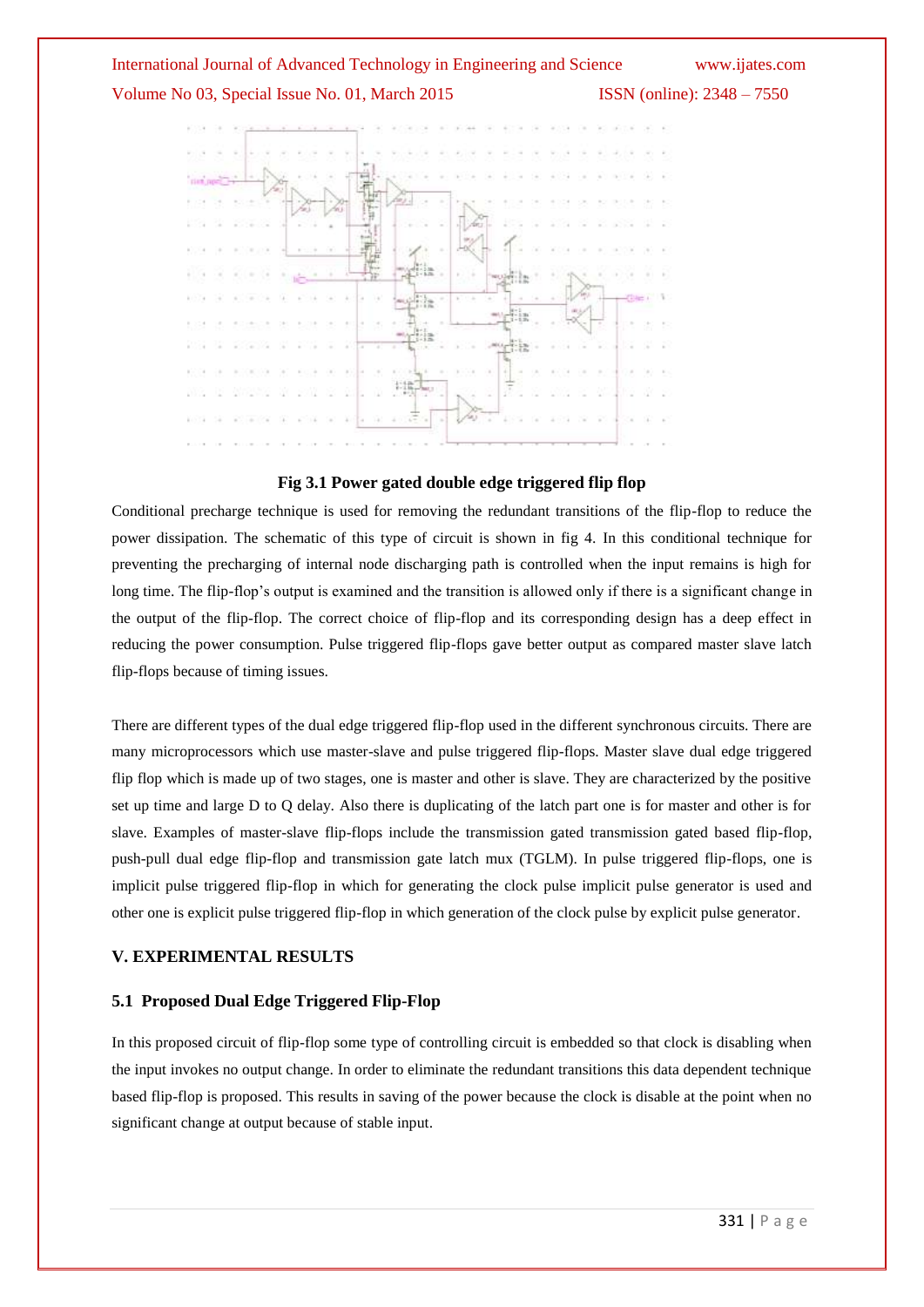### **5.1.1 Result**



**Fig 5.1 Simulation Output**

### **5.1.2 Power Results**

V1 from time 0 to 2e-006 Avg power consumed -> 1.032937e-003w Max power 4.580270e-003 at Time 9.29607e-008 Min power 4.637432e-009 at Time 9.3e-007

### **VI. CONCLUSION**

Various power reduction techniques emerged as a result of high demand in mobile devices. DETFF is an efficient technique for power reduction, when used separately. When clock gating technique is integrated with DETFF, asynchronous data sampling problem arises at the output between two clock edges. This problem has been defined in detail and solutions were given to eradicate it. Three simple approaches were made to reduce the power consumed in DETFF's by eliminating the asynchronous data sampling issue. In order to reduce the power consumption further, a new design has been proposed and based on that, three designs were implemented using Tanner EDA Tool.

### **REFERENCES**

[1] M. Keating, D. Flynn, R. Aitken, A. Gibbons, and K. Shi, Low Power Methodology Manual: For Systemon-Chip Design. New York: Springer, 2007.